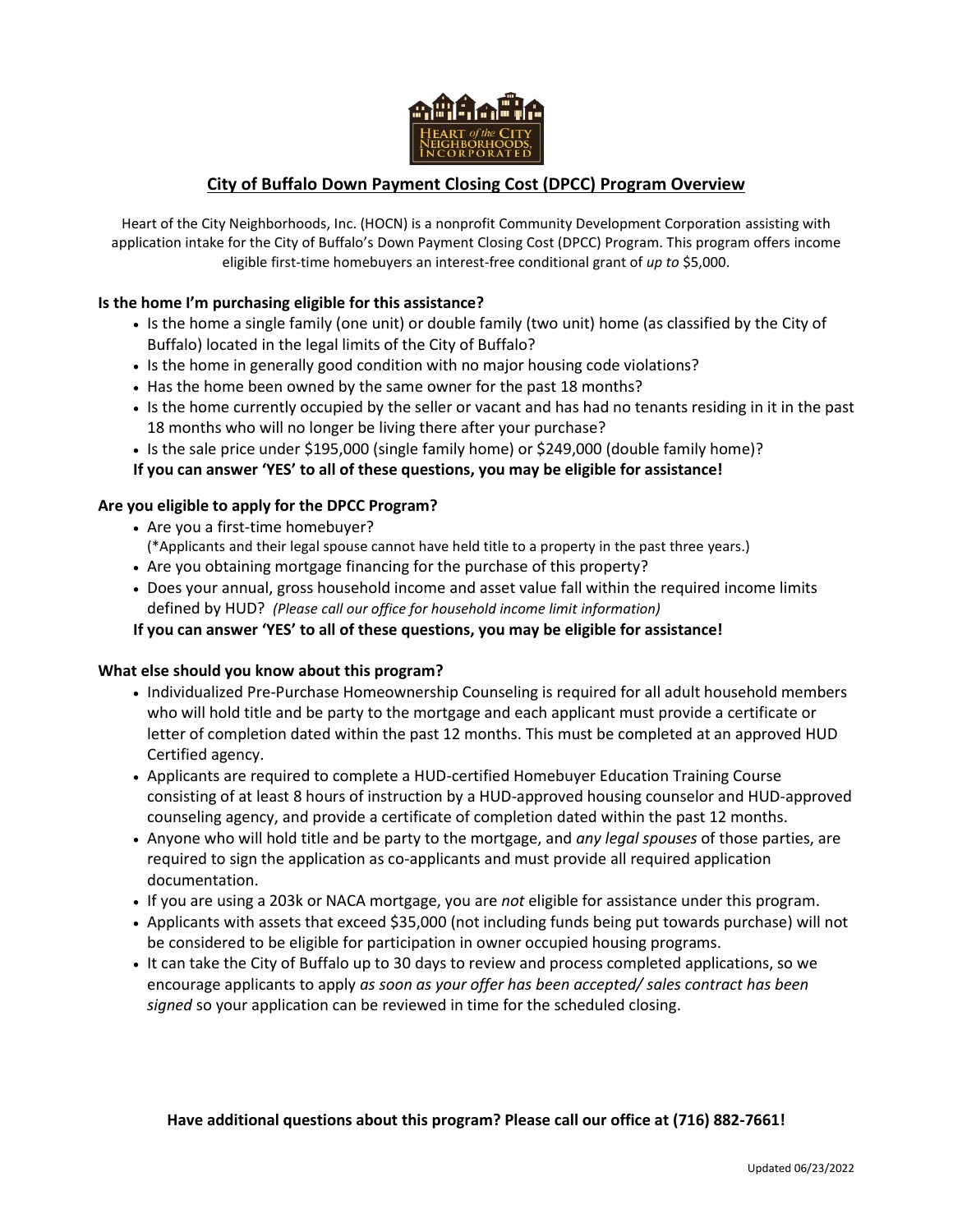#### **Closing Costs Covered**

- Funds may be used to pay for the down payment assistance and the reasonable and customary closing costs defined in 24 CFR 92.602, including reasonable and necessary costs incurred by the homebuyer with the traditional financing of single family housing acquisition. These costs include, but are not limited to costs to process and settle the financing for purchase of a home, such as private lender origination fees, credit report fees, fees for title evidence and insurance, fees for recordation and filing of legal documents, attorney's fees, mortgage application fees, appraisal fee, mortgage insurance, filing fees, adjusted city and/or county property, water and sewer taxes, legal fees, search, survey, escrow start up, and points (limited to origination points).
- DPCC funds may *not* be used to complete or pay for any repairs to the property.
- An itemized list of closing costs must be presented. (The Loan Estimate is sufficient at the time of application; a more accurate list will be provided by the lender as part of the monthly payment negotiations).
- Buyer's financial responsibilities associated with purchase of home at closing, excluding fees paid outside closing (POC).
- DPCC does not cover reimbursement for funds paid prior to closing and Paid Outside of Closing (POC), for example: 1st year's homeowner insurance, home inspection, Bank attorney fees etc.

#### **Financial Assistance Limits and Terms**

- Funding will be provided as a deferred payment, zero percent interest (0%) loan/conditional grant of up to \$5,000.00.
- If the purchaser resides in the home for the full five-year term of the loan, the loan will be forgiven and no repayment is required. You need not make any payments toward this loan unless your home is sold, or transferred before the end of the term. In those cases, the full amount of the loan will have to be repaid.

#### **How can you apply?**

- Once your offer has been accepted and you have a Sales Contract, please review and gather all of the required documentation noted on the Documentation Checklist.
- Please call our office to schedule an appointment to complete an application with our staff (we can help make copies of your documentation for your application!)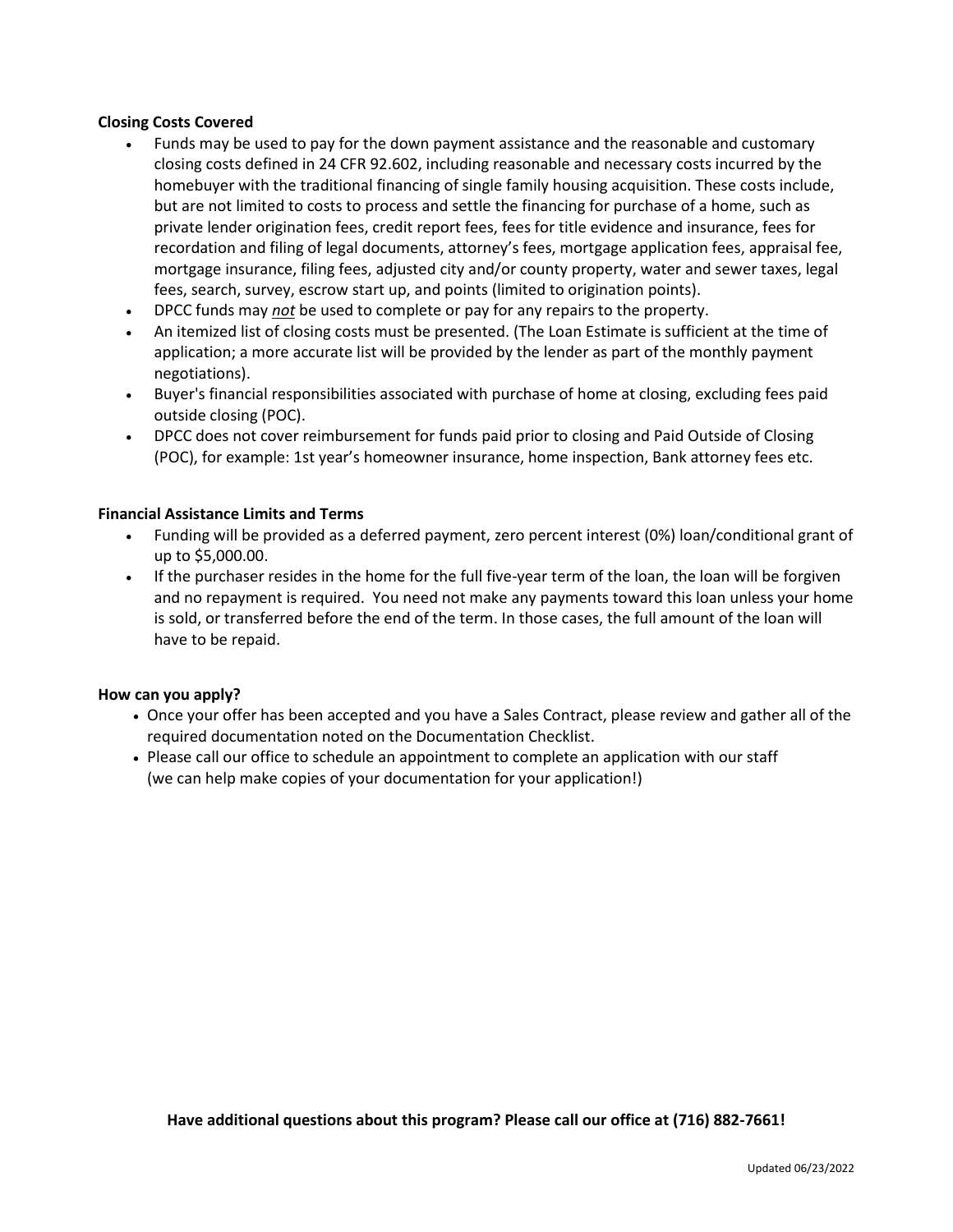

## **191 NORTH STREET, SUITE 1, BUFFALO, NY 14201 PHONE - (716) 882-7661 | FAX - (716) 882-7662 WWW.HOCN.ORG | INFO@HOCN.ORG**

*DOWN PAYMENT AND CLOSING COST ASSISTANCE PROGRAM APPLICATION CONTACT INFORMATION*

|                                                                                                                                  | Sale Price: \$ |  |
|----------------------------------------------------------------------------------------------------------------------------------|----------------|--|
|                                                                                                                                  |                |  |
|                                                                                                                                  |                |  |
|                                                                                                                                  |                |  |
|                                                                                                                                  |                |  |
|                                                                                                                                  |                |  |
|                                                                                                                                  |                |  |
|                                                                                                                                  |                |  |
|                                                                                                                                  |                |  |
|                                                                                                                                  |                |  |
|                                                                                                                                  |                |  |
| Please note that your application for the financial assistance cannot be processed without copies of ALL the<br>documents below: |                |  |
| Sales Contract for the home to be purchased                                                                                      |                |  |
| Loan Estimate/Closing Disclosure, 1003 Uniform Residential Loan Application, and Mortgage                                        |                |  |
| Commitment from your Lender                                                                                                      |                |  |
| A letter from your Closing Attorney noting they will represent you at Closing                                                    |                |  |
| All required Household/Income Documentation, as noted on the COB DPCC Documentation Checklist                                    |                |  |
| Completed and Signed City of Buffalo Application (to be completed with HOCN)                                                     |                |  |

Pre-Contract Agreement *OR* Right to Withdraw Letter Signed by both you and the Seller *(to be completed with HOCN)*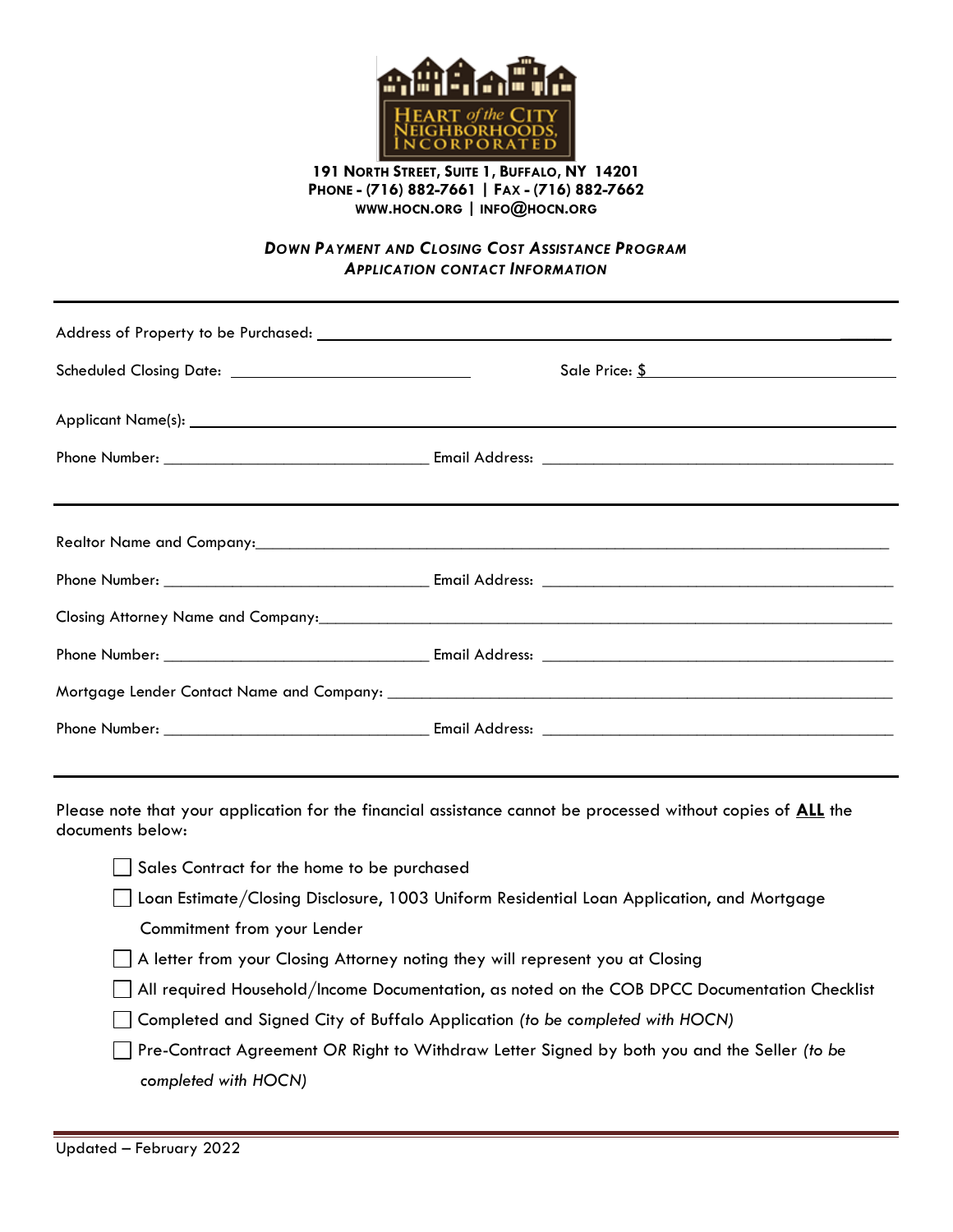

## **Documentation Checklist for COB Down Payment Closing Cost Assistance Program**

Our staff is happy to assist you with making copies of your documentation to submit with your City of Buffalo application. Please review this list carefully in full and provide all documentation that applies to your household. **Current documentation must be provided for all individuals who will live with you who are 18 years of age or older**. Please note that review of your documentation may lead to a request for additional information and/or documentation.

## **Documentation of Purchase Agreements:**

- □ 1003 Uniform Residential Loan Application from your Lender/Bank
- ❑ Sales Contract
- ❑ Mortgage Commitment from your Lender/Bank
- □ Good Faith Estimate of Closing Costs / Loan Estimate and Closing Disclosure from your Lender/Bank
- ❑ Letter of representation from your Closing Attorney noting they will represent you at Closing

#### **Documentation of Identity:**

❑ Proof of Marital Status:

-If you are legally married: A copy of your Marriage Certificate. Legal spouses *must* sign application as coapplicant, even if you are separated and not planning to reside together, unless Legal Separation documented. -If you are Divorced or Legally Separated: A complete copy of your Divorce Decree or Separation Agreement is required, as well as one additional Federal Tax Return to help verify separation -If your Legal Spouse has passed: A complete copy of their Death Certificate is required

- $\Box$  Copy of Driver's License or NYS or Erie County Photo Identification for all individuals who live with you who are 18 years of age or older
- ❑ If children under the age of 18 live with you and are *not* shown on as dependents on your tax return, please provide Birth Certificates or Custody Agreements for each child

#### **Documentation of Household Income:**

*All income documentation is required for all individuals who live with you who are 18 years of age or older*

❑ **Complete copy of your last year's Federal Tax Return** - i.e. the Federal 1040 form, w-2 statements and all schedules which were submitted with the return. This must be submitted for all individuals who must file based on their total income. If no return was filed due to age or income, you will be required to complete an IRS Non-Filing Verification Request Form with our office

 $\Box$  If a tenant is occupying the secondary unit of your home to be purchased, please have their household complete a **HUD Tenant Income and Statistical Report Form** (to be provided by HOCN)

#### *If you or a member of your household are employed…*

- ❑ **Pay statements documenting wages received from each employer** (full and part time), including any Reserve Duty or National Guard income *Note – You should submit a minimum of eight (8) most recent consecutive pay statements for individuals who are paid bi-weekly and ten (10) most recent consecutive pay statements for individuals who are paid weekly*
- ❑ If you are **self-employed**, an itemized Income and Expense Statement for the most recent quarter YTD, in addition to your filed complete Federal Tax Returns for the last 3 years, your Business Tax ID Number, and bank statements for the previous six months for your business account(s.)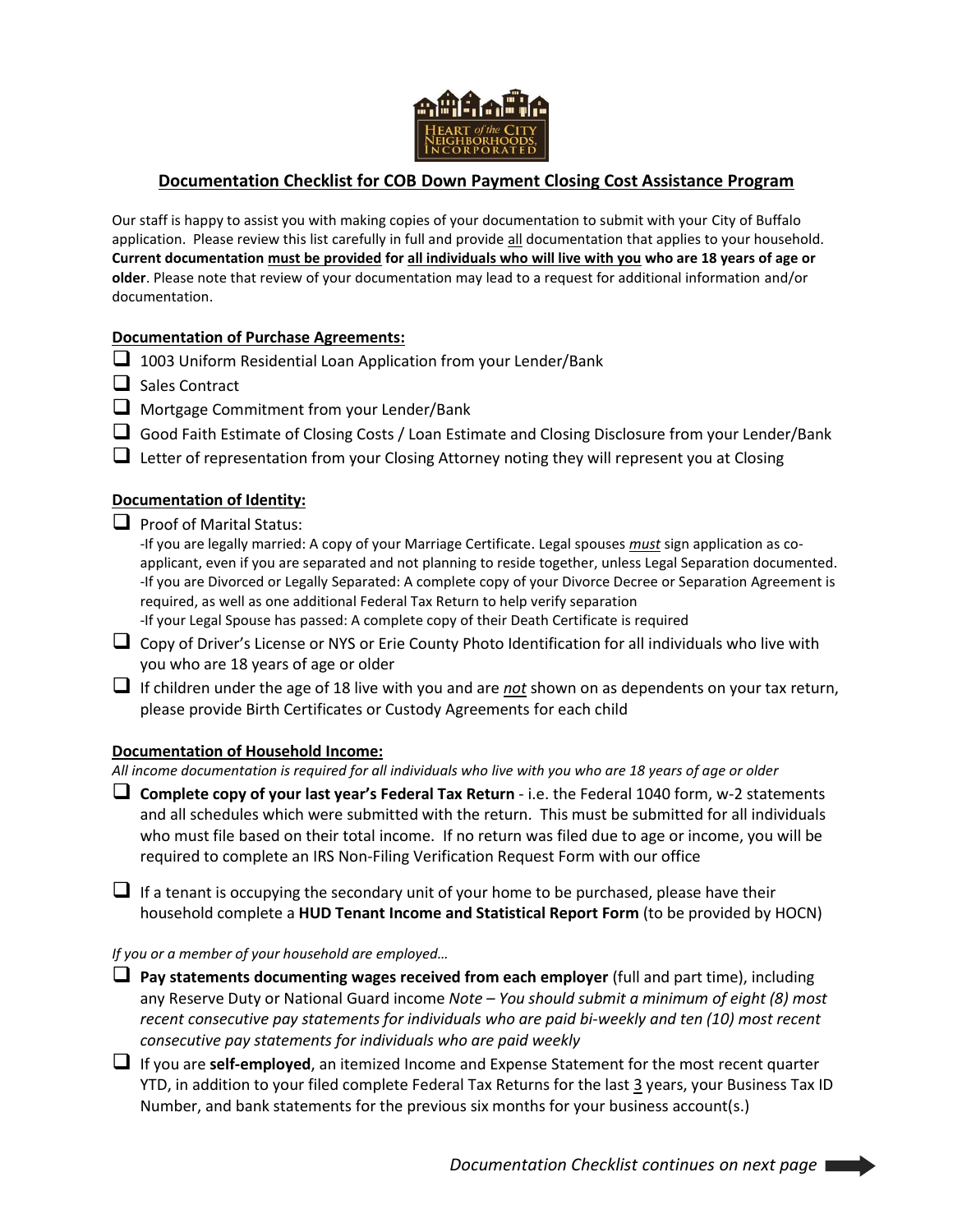*If you or a member of your household are receiving monthly benefits…*

- **Social Security** Award letter stating your monthly benefit for the current year (not more than 6 months old) *If you do not have a recent copy, call Social Security at 1-800-772-1213 and ask them to send you a copy of your current monthly benefit statement*
- ❑ **Supplemental Security (SSI or SSD)** Award letter stating your monthly benefit for the current year (not more than 6 months old) *If you do not have a recent copy, call Social Security at 1-800-772-1213 and ask them to send you a copy of your current monthly benefit statement*
- ❑ **New York State Supplemental Program (SSP)** Award Letter stating your monthly benefit for the current year (not more than 6 months old) *If you do not have a recent copy, call Social Security at 1- 855-488-0541 and ask them to send you a copy of your current monthly benefit statement*
- ❑ **Unemployment Benefit** statements covering the most recent 2 month period including the starting date of payments and the projected end of the benefit year
- ❑ **Disability Benefit** statements covering the most recent 2 month period including the starting date of payments and any information regarding the continuation or termination of payments
- ❑ **Pension Benefit** award letter (not more than 6 months old) or recent 2 month pay statements
- ❑ **Railroad Retirement, and/or Veteran's benefit** monthly benefit award letter (not more than 6 months old) or statements covering the most recent 2 month period
- ❑ Current **Public Assistance** Budget Sheet
- ❑ Court ordered **Support Letters** for dependent children or for yourself

*If you or a member of your household are receiving monthly benefits…*

❑ If a household member has **No Income** at all at this time from any source and are currently dependent on another household member for support, you will be required to sign a notarized affidavit to be provided by HOCN. If you were employed within the last 12 months, you will be required to provide a letter from your former employer noting your last date of employment.

*If you or a member of your household are receiving informal income and are not sure how to document this, please notify our office and we will help you navigate what type of documentation the City of Buffalo requires.*

#### **Documentation of Assets and Debts:**

*Assets documentation is required for all individuals who live with you who are 18 years of age or older*

- ❑ **Bank Statements for the most recent 6 months for any and all accounts held in your name** You must submit all pages of your bank issued statement, no online transaction printouts. -If the account is held with another individual who is not a member of your household, please provide evidence (for example, a copy of the driver's license) that that individual does not reside with you. -If deposits that are not your documented income and exceed \$100 are present, please note what the sources of these deposits are. You may be required to complete a notarized affidavit to be provided by HOCN.
- ❑ Most recent **quarterly statement for any 401K, Retirement, Life Insurance, or other benefit accounts** you and/or your employer pay into as an investment benefit
- ❑ Recent copy of a **Monthly Statement for all Loans, Credit Card**, or other revolving payments.

#### **Documentation of Required Certifications:**

- ❑ **Homebuyer Education Training/Course Certificate** dated within 12 months of application date provided by a HUD-approved counselor and HUD-approved housing counseling agency.
- ❑ **Pre-Purchase Home Ownership Counseling Certificate/Letter** dated within 12 months of application date for all individual members of the household who will hold title.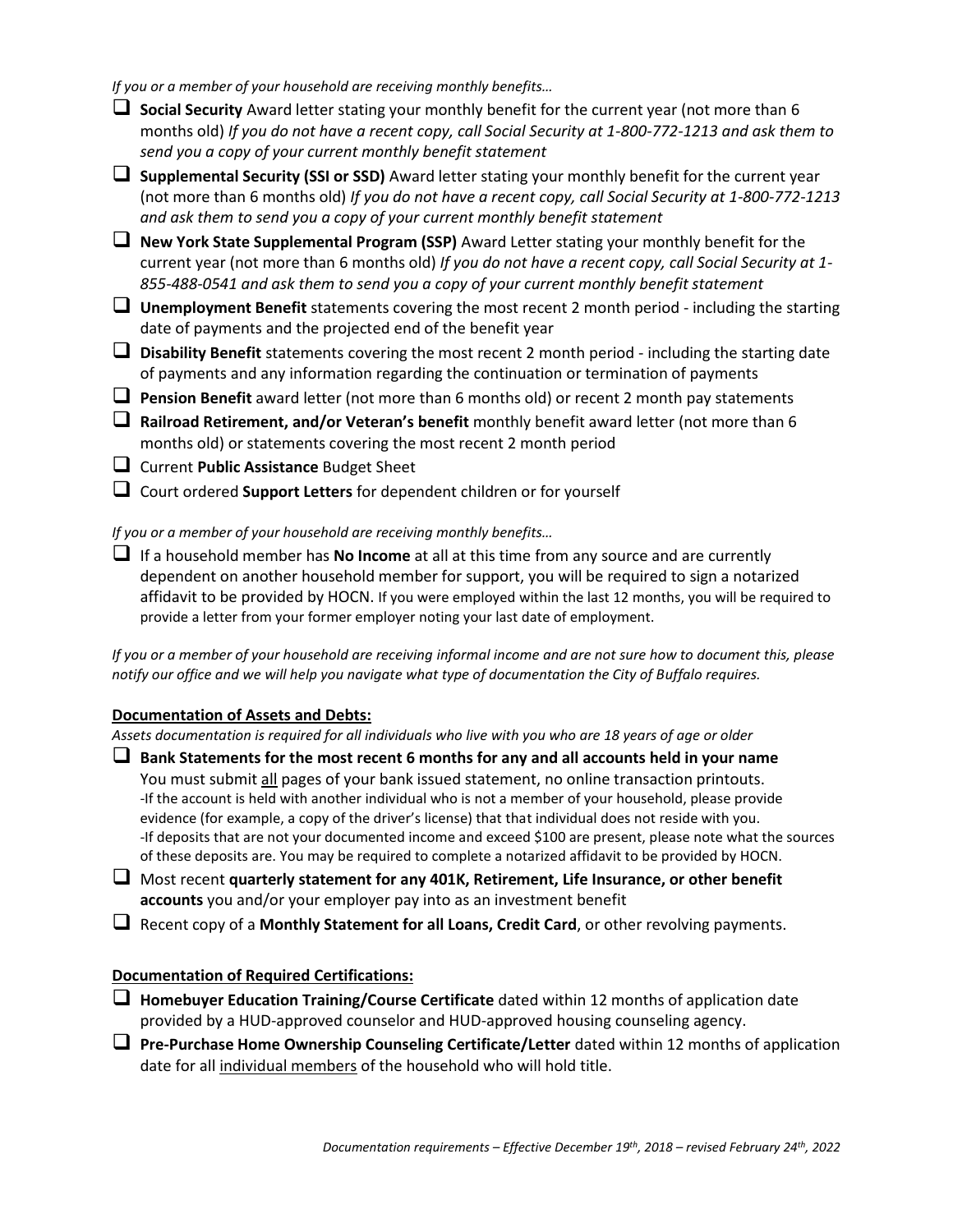

# **HUD Certified Homebuyer Education and Housing Counseling Agencies**

| Belmont Housing Resources for WNY, Inc.<br>2393 Main Street, Buffalo NY 14214<br>(716) 884-7791<br>www.belmonthousingwny.org                                                              | <b>Homebuyer Education Workshops</b><br>First Time Homebuyer Counseling<br>Homeowner Counseling<br><b>Foreclosure Prevention</b><br><b>Landlord Education</b><br><b>Financial Education and Coaching</b><br><b>Rental Counseling</b>                                               |
|-------------------------------------------------------------------------------------------------------------------------------------------------------------------------------------------|------------------------------------------------------------------------------------------------------------------------------------------------------------------------------------------------------------------------------------------------------------------------------------|
| <b>Buffalo Urban League, Inc.</b><br>15 Genesee Street, Buffalo NY 14203<br>(716) 250-2400<br>www.buffalourbanleague.org                                                                  | <b>Homebuyer Education Workshops</b><br>First Time Homebuyer Counseling<br><b>Homeowner Counseling</b><br><b>Foreclosure Prevention</b><br><b>Landlord Education</b><br><b>Financial Education and Coaching</b><br><b>Rental Counseling</b><br><b>Predatory Lending Counseling</b> |
| <b>Consumer Credit Counseling Service of Buffalo, Inc. (CCCS)</b><br>40 Gardenville Parkway, Suite 300, West Seneca, NY 14224<br>(716) 712-2060<br>www.consumercreditbuffalo.org          | Homebuyer Education Workshops<br>First Time Homebuyer Counseling<br><b>Foreclosure Prevention</b><br><b>Financial Education and Coaching</b><br>Reverse Mortgage Counseling                                                                                                        |
| Homefront, Inc.<br>780 Fillmore Avenue, Buffalo NY 14212<br>(716) 856-2952<br>780fillmore.org/homefront                                                                                   | Homebuyer Education Workshops<br>First Time Homebuyer Counseling<br><b>Landlord Education</b>                                                                                                                                                                                      |
| <b>Neighborhood Assistance Corporation of America (NACA)</b><br>135 Delaware Avenue, Suite 102, Buffalo NY 14202<br>(716) 834-6222<br>www.naca.com                                        | Homebuyer Education Workshops<br>First Time Homebuyer Counseling<br>Homeowner Counseling<br><b>Foreclosure Prevention</b><br><b>Financial Education and Coaching</b>                                                                                                               |
| <b>NeighborWorks Community Partners Buffalo</b><br>359 Connecticut Street, Buffalo NY 14213<br>1943 Niagara Street, Buffalo NY 14207<br>(716) 885-2344, (716) 877-3910<br>nwcpbuffalo.org | Homebuyer Education Workshops<br>First Time Homebuyer Counseling<br><b>Homeowner Counseling</b><br>Home Improvement Counseling<br><b>Foreclosure Prevention</b><br><b>Landlord Education</b><br><b>Financial Education and Coaching</b><br><b>Rental Counseling</b>                |